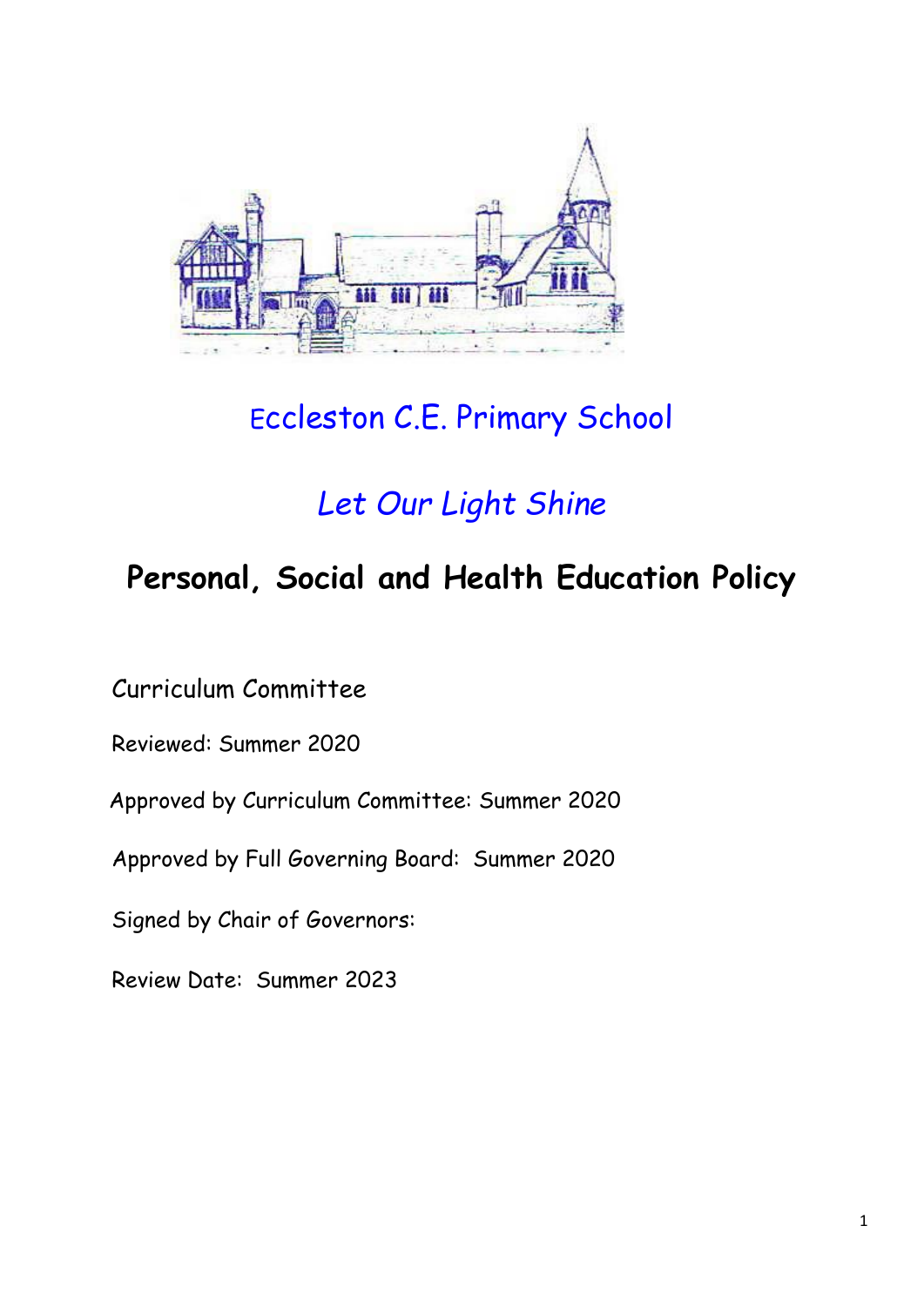## **ECCLESTON CE PRIMARY SCHOOL Personal, Social and Health Education Policy**

### **Context**

All schools must provide a curriculum that is broadly based, balanced and meets the needs of all pupils. Under section 78 of the Education Act 2002 and the Academies Act 2010, a PSHE curriculum:

- Promotes the spiritual, moral, cultural, mental and physical development of pupils at the school and of society, and
- Prepares pupils at the school for the opportunities, responsibilities and experiences of later life.

## **PSHE**

At Eccleston CE Primary School, we teach Personal, Social, Health Education as a wholeschool approach to underpin children's development as people and because we believe that this also supports their learning capacity.

The Jigsaw Programme offers us a comprehensive, carefully thought-through Scheme of Work which brings consistency and progression to our children's learning in this vital curriculum area.

The overview of the programme can be seen on the school website.

This also supports the "Personal Development" and "Behaviour and Attitude" aspects required under the Ofsted Inspection Framework, as well as significantly contributing to the school's Safeguarding and Equality Duties, the Government's British Values agenda and the SMSC (Spiritual, Moral, Social, Cultural) development opportunities provided for our children.

## **Statutory Relationships and Health Education**

"The Relationships Education, Relationships and Sex Education and Health Education (England) Regulations 2019, made under sections 34 and 35 of the Children and Social Work Act 2017, make Relationships Education compulsory for all pupils receiving primary education…They also make Health Education compulsory in all schools except independent schools. Personal, Social, Health and Economic Education(PSHE) continues to be compulsory in independent schools."

DfE Guidance p.8

"Schools are free to determine how to deliver the content set out in the DfE guidance 2019 in the context of a broad and balanced curriculum. Effective teaching in these subjects will ensure that core knowledge is broken down into units of manageable size and communicated clearly to pupils, in a carefully sequenced way, within a planned programme of lessons."

DfE Guidance p.8

" All schools must have in place a written policy for Relationships Education and RSE." DfE Guidance p.11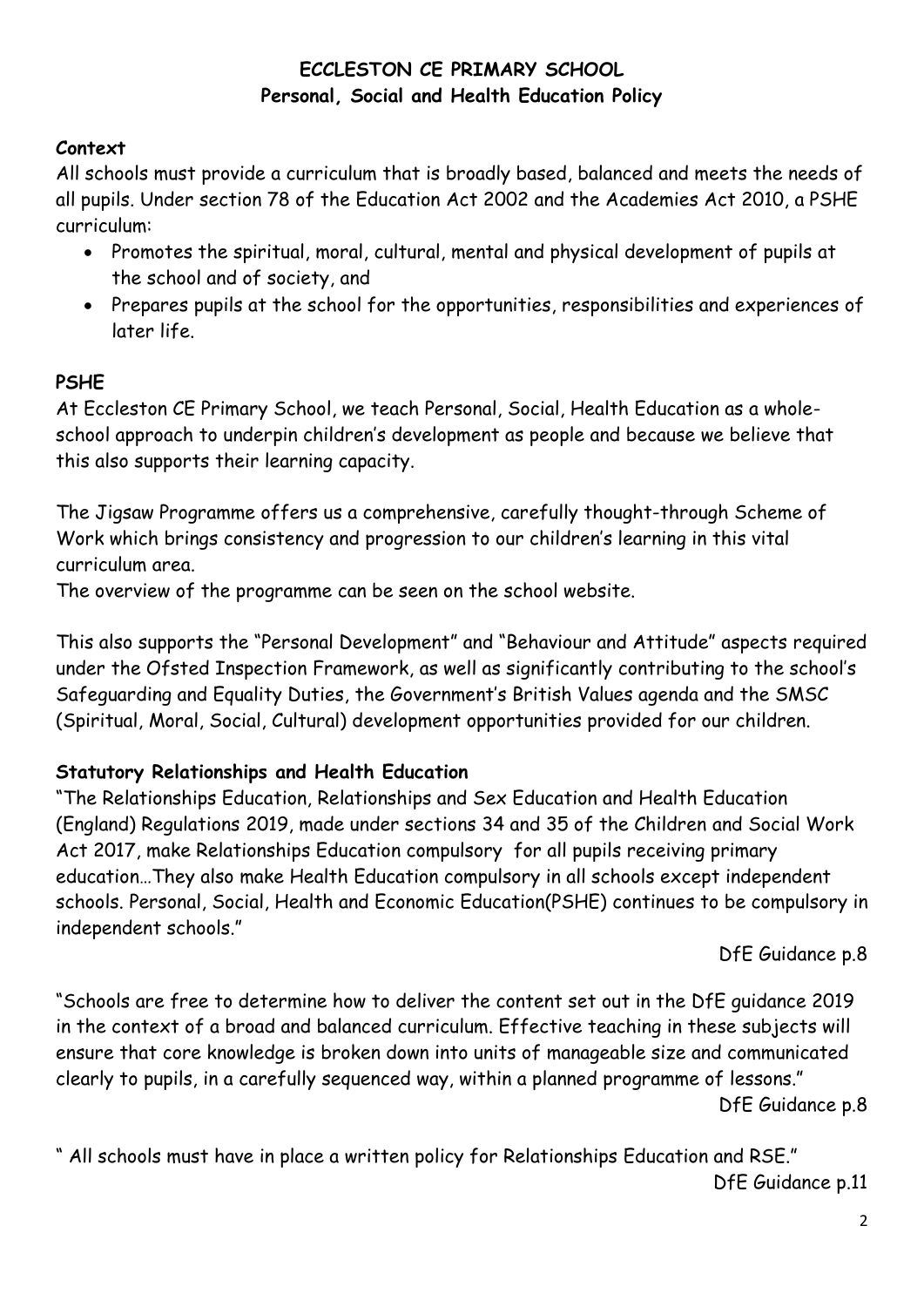Here, at Eccleston CE Primary School, we value PSHE as one way to support children's development as human beings, to enable them to understand and respect who they are, to empower them with a voice and to equip them for life and learning.

We include the statutory Relationships and Health Education within our whole-school PSHE Programme.

To ensure progression and a spiral curriculum, we use Jigsaw, the mindful approach to PSHE, as our chosen teaching and learning programme and tailor it to your children's needs. The mapping document: Jigsaw 3-11 and statutory Relationships and Health Education, shows exactly how Jigsaw and therefore our school, meets the statutory Relationships and Health Education requirements.

This programme's complimentary update policy ensures we are always using the most up to date teaching materials and that our teachers are well-supported.

Our PSHE policy is informed by existing DfE guidance:

- Keeping Children Safe in Education (statutory guidance)
- Respectful School Communities: Self Review and Signposting Tool (a tool to support a whole school approach that promotes respect and discipline)
- Behaviour and Discipline in Schools (advice for schools, including advice for appropriate behaviour between pupils)
- Equality Act 2010 and schools
- SEND code of practice: 0 to 25 years (statutory quidance)
- Alternative Provision (statutory guidance)
- Mental Health and Behaviour in Schools (advice for schools)
- Preventing and Tackling Bullying (advice for schools, including advice on cyberbullying)
- Sexual violence and sexual harassment between children in schools (advice for schools)
- The Equality and Human Rights Commission Advice and Guidance (provides advice on avoiding discrimination in a variety of educational contexts)
- Promoting Fundamental British Values as part of SMSC in schools (quidance for maintained schools on promoting basic important British values as part of pupils' spiritual, moral, social and cultural (SMSC)
- SMSC requirements for independent schools (quidance for independent schools on how they should support pupils' spiritual, moral, social and cultural development).

It is also aligned with the Church of England's "A CHARTER FOR FAITH SENSITIVE AND INCLUSIVE RELATIONSHIPS EDUCATION, RELATIONSHIPS AND SEX EDUCATION (RSE) AND HEALTH EDUCATION (RSHE)" and draws on the advice given in the Church of England document 'Valuing All God's Children: Guidance for Church of England schools on challenging homophobic, biphobic and transphobic bullying' (Church of England Education Office**,** [second edition updated summer 2019\)](https://www.churchofengland.org/sites/default/files/2019-07/Valuing%20All%20God%27s%20Children%20July%202019_0.pdf).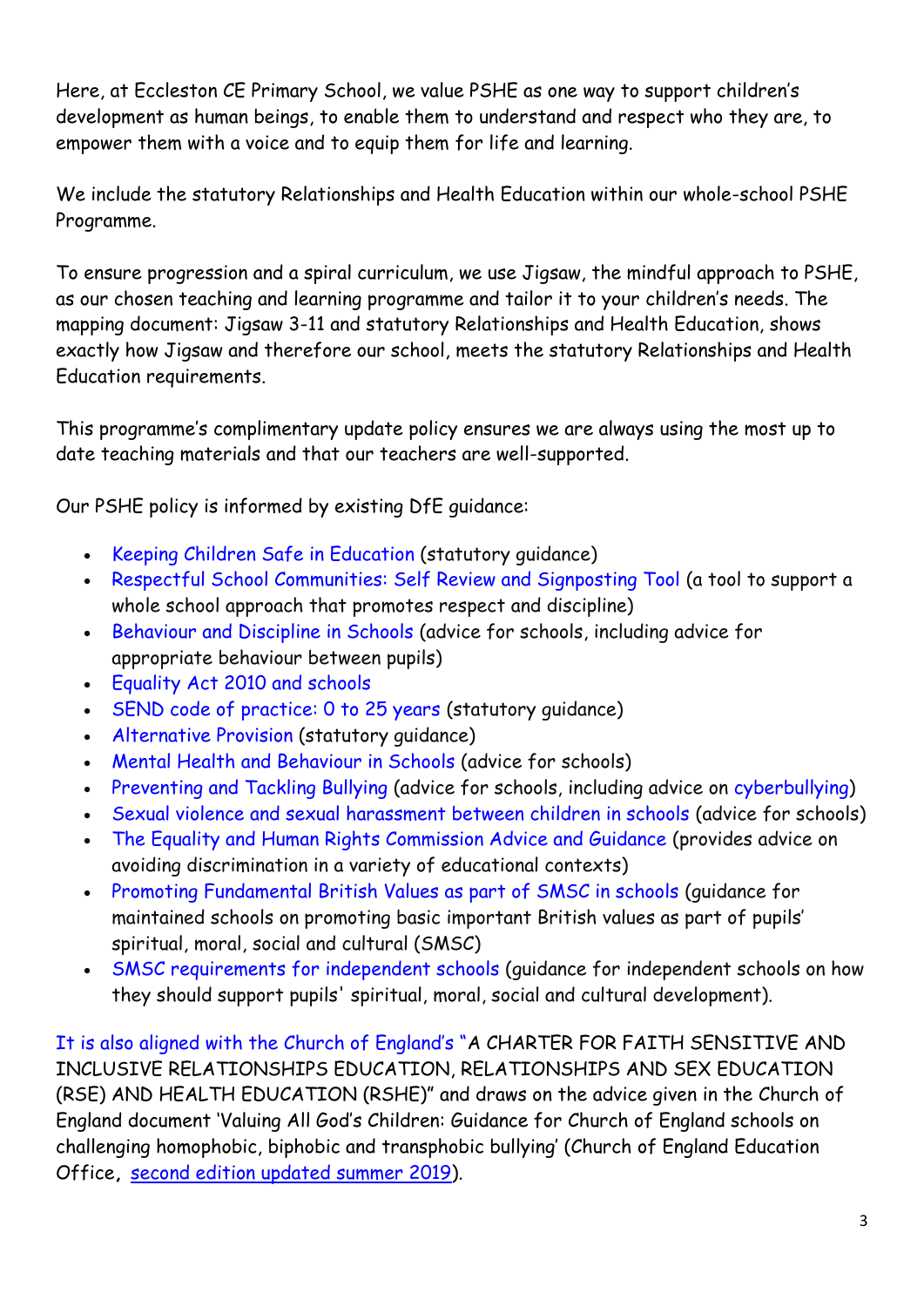The Jigsaw Programme is aligned to the PSHE Association Programmes of Study for PSHE.

### **What do we teach when and who teaches it?**

#### **Whole-school approach**

Jigsaw covers all areas of PSHE for the primary phase including statutory Relationships and Health Education. The table below gives the learning theme of each of the six Puzzles (units) and these are taught across the school; the learning deepens and broadens every year.

| <b>Term</b>              | Puzzle (Unit)             | Content                                                                                                                                          |
|--------------------------|---------------------------|--------------------------------------------------------------------------------------------------------------------------------------------------|
| Autumn 1:                | Being Me in My<br>World   | Includes understanding my own identity and how I fit well<br>in the class, school and global community. Jigsaw Charter<br>established.           |
| Autumn 2:                | Celebrating<br>Difference | Includes anti-bullying (cyber and homophobic bullying<br>included) and understanding                                                             |
| Spring 1:                | Dreams and<br>Goals       | Includes goal-setting, aspirations, who do I want to<br>become and what would I like to do for work and to<br>contribute to society              |
| Spring 2:                | Healthy Me                | Includes drugs and alcohol education, self-esteem and<br>confidence as well as healthy lifestyle choices, sleep,<br>nutrition, rest and exercise |
| Summer<br>$\mathbf{1}$ : | Relationships             | Includes understanding friendship, family and other<br>relationships, conflict resolution and communication skills,<br>bereavement and loss      |
| Summer<br>2:             | Changing Me               | Includes Relationships and Sex Education in the context of<br>coping positively with change                                                      |

At Eccleston CE Primary School we strive allocate 40 minutes to PSHE each week in order to teach the PSHE knowledge and skills in a developmental and age-appropriate way. These explicit lessons are reinforced and enhanced in many ways:

Assemblies and collective worship, praise and reward system, School Code of Conduct, through relationships child to child, adult to child and adult to adult across the school. We aim to 'live' what is learnt and apply it to everyday situations in the school community. Class teachers deliver the weekly lessons to their own classes.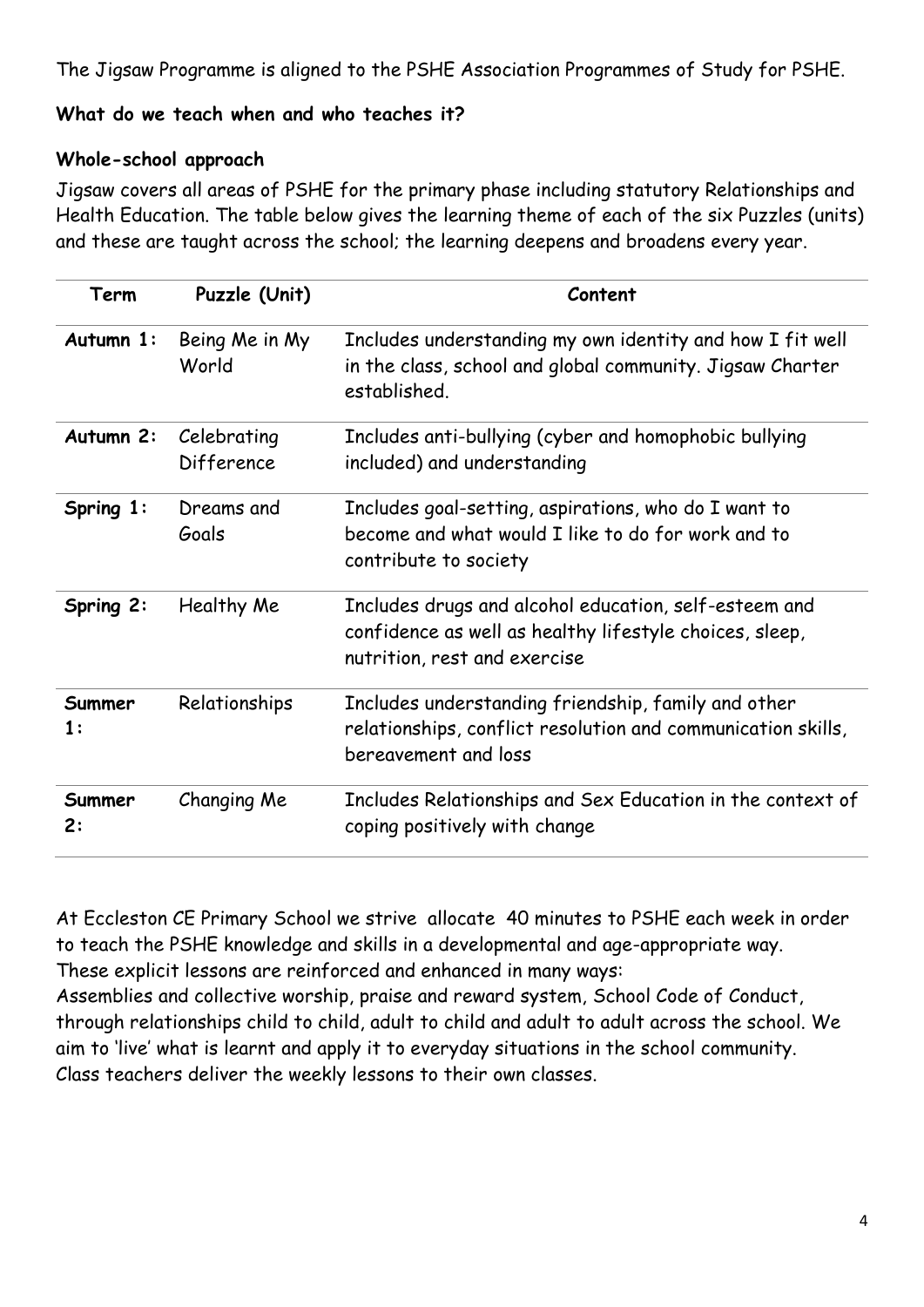### **Relationships Education**

## *What does the DfE statutory guidance on Relationships Education expect children to know by the time they leave primary school?*

Relationships Education in primary schools will cover 'Families and people who care for me', 'Caring friendships', 'Respectful relationships', 'Online relationships', and 'Being safe'. The expected outcomes for each of these elements can be found further on in this policy. The way the Jigsaw Programme covers these is explained in the mapping document: Jigsaw 3- 11 and Statutory Relationships and Health Education.

It is important to explain that whilst the Relationships Puzzle (unit) in Jigsaw covers most of the statutory Relationships Education, some of the outcomes are also taught elsewhere in Jigsaw e.g. the Celebrating Difference Puzzle helps children appreciate that there are many types of family composition and that each is important to the children involved. This holistic approach ensures the learning is reinforced through the year and across the curriculum. Parents should also be aware that the Church of England states in "Valuing All God's Children", 2019, that Relationships and Sex education should: "*Make it clear that relationships and sex education is designed to prepare all pupils for the future, regardless of sexual orientation or gender identity. RSE must promote gender equality and LGBT equality and it must challenge discrimination. RSE must take the needs and experiences of LGBT people into account and it should seek to develop understanding that there are a variety of relationships and family patterns in the modern world*." (Page 34)

### **Health Education**

## *What does the DfE statutory guidance on Health Education expect children to know by the time they leave primary school?*

Health Education in primary schools will cover 'Mental wellbeing', 'Internet safety and harms', Physical health and fitness', Healthy eating', 'Drugs, alcohol and tobacco', 'Health and prevention', 'Basic First Aid', 'Changing adolescent body'.

The expected outcomes for each of these elements can be found further on in this policy. The way the Jigsaw Programme covers these is explained in the mapping document: Jigsaw 3- 11 and Statutory Relationships and Health Education.

It is important to explain that whilst the Healthy Me Puzzle (unit) in Jigsaw covers most of the statutory Health Education, some of the outcomes are taught elsewhere in Jigsaw e.g. emotional and mental health is nurtured every lesson through the Calm me time, social skills are grown every lesson through the Connect us activity and respect is enhanced through the use of the Jigsaw Charter.

Also, teaching children about puberty is now a statutory requirement which sits within the Health Education part of the DfE guidance within the 'Changing adolescent body' strand, and in Jigsaw this is taught as part of the Changing Me Puzzle (unit).

Again, the mapping document transparently shows how the Jigsaw whole-school approach spirals the learning and meets all statutory requirements and more.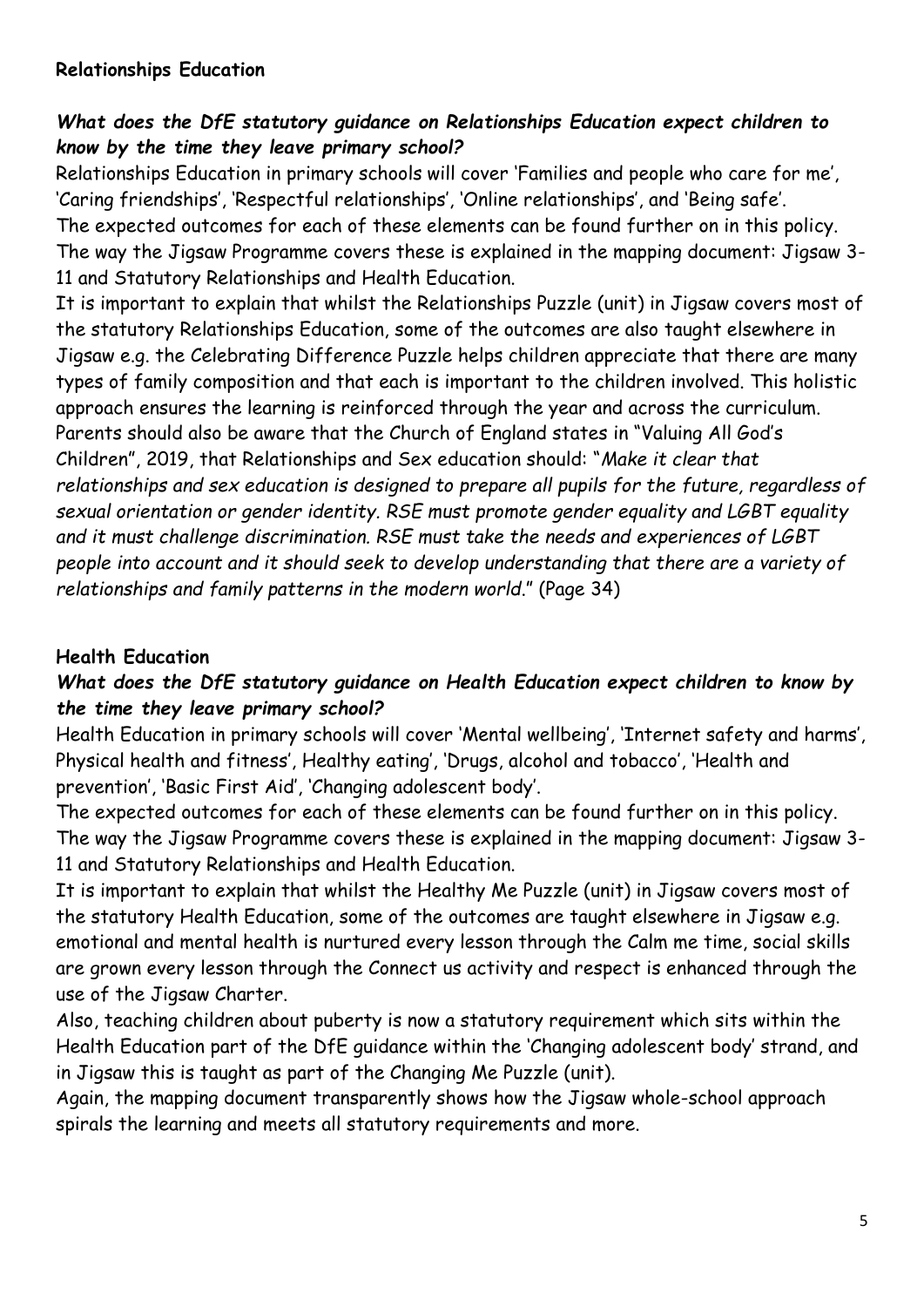## **Sex Education**

The DfE Guidance 2019 (p.23) recommends that all primary schools 'have a sex education programme tailored to the age and the physical and emotional maturity of the pupils. However, 'Sex Education is not compulsory in primary schools'. (p. 23)

Schools are to determine the content of sex education at primary school. Sex education 'should ensure that both boys and girls are prepared for the changes that adolescence brings and – drawing on knowledge of the human life cycle set out in the national curriculum for science - how a baby is conceived and born'.

We define Sex Education as understanding human reproduction.

We intend to teach this in PHSE lessons and in Science lessons. Parents have the right to remove their child from PHSE lessons but not from Science.

"Parents have the right to request that their child be withdrawn from some or all of sex education delivered as part of statutory Relationships and Sex Education" -DfE Guidance p.17

At Eccleston CE Primary School, puberty is taught as a statutory requirement of Health Education and covered by our Jigsaw PSHE Programme in the 'Changing Me' Puzzle (unit). We conclude that sex education refers to Human Reproduction, and therefore inform parents of their right to request their child be withdrawn from the PSHE lessons that explicitly teach this i.e. the Jigsaw Changing Me Puzzle (unit) e.g.

Year 4, Lesson 2 (Having a baby))

Year 5, Lesson 4 (Conception)

Year 6, Lesson 4 (Conception, birth)

Parents will be informed shortly before these lessons are taught and asked if they want to withdraw their child.

The DfE Guidance 2019 (p. 15) states, "Schools should ensure that the needs of all pupils are appropriately met, and that all pupils understand the importance of equality and respect. Schools must ensure they comply with the relevant provisions of the Equality Act 2010 under which sexual orientation and gender reassignment are amongst the protected characteristics.

At the point at which schools consider it appropriate to teach their pupils about LGBT (Lesbian, Gay, Bisexual, Transgender), they should ensure this content is fully integrated into their programmes of study for this area of the curriculum rather than delivered as a standalone unit or lesson. Schools are free to determine how they do this, and we expect all pupils to have been taught LGBT content at a timely point as part of this area of the curriculum".

This can also have an impact on any anti-bullying policies in regard to these characteristics being the reason for the issue. The Church of England document "Valuing all God's Children", 2019, states: